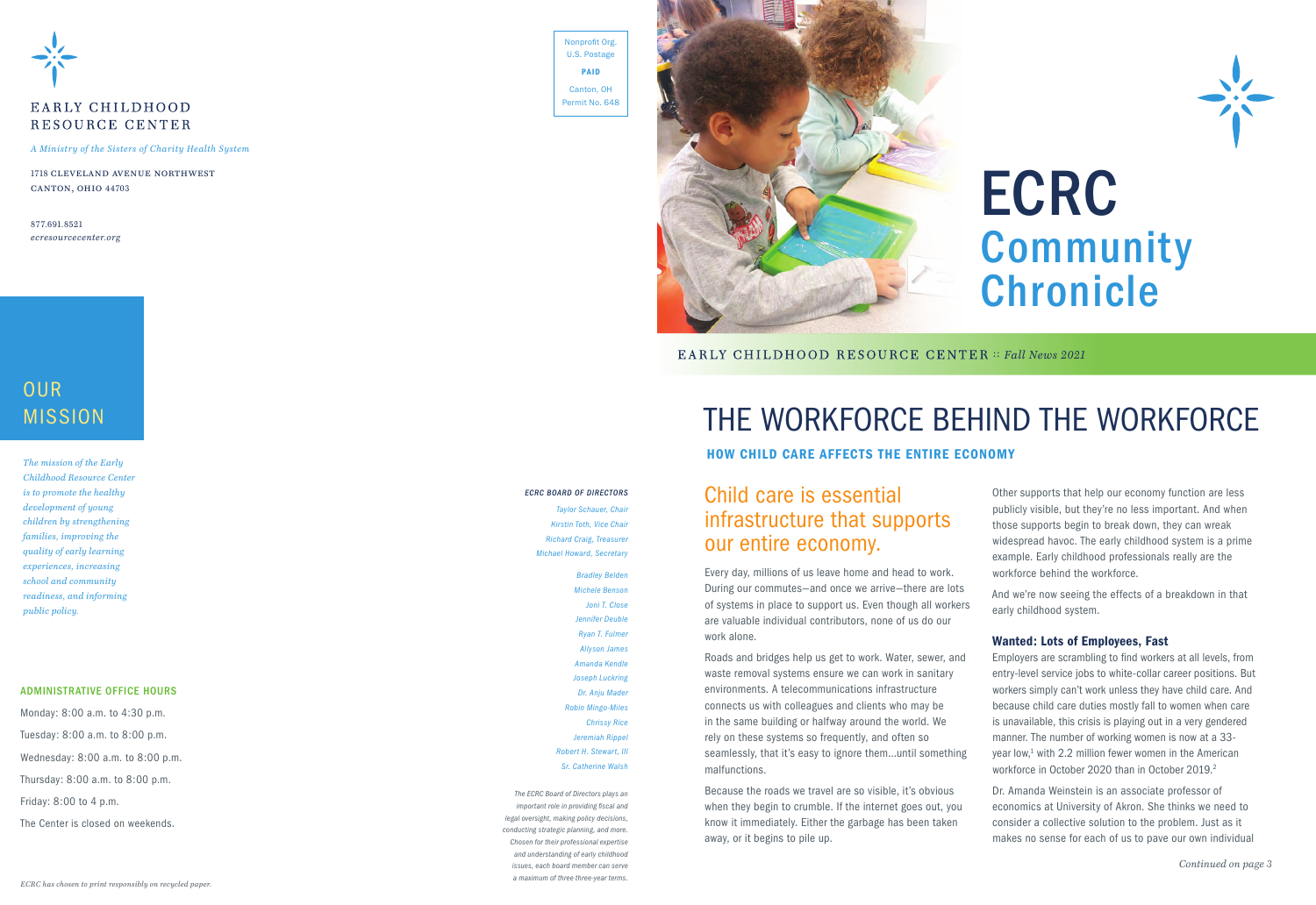roads, it makes no sense that a patchwork of individual child care solutions should be the standard when child care is a fundamental element of a healthy economy. She believes employers need to advocate for a universal child care system, operated for the common good.

While no universal system is coming anytime soon, there are ways to get things back on track within the system we have, both right now and in the long term. But a solution will require government, employers, early childhood professionals, and families to work together.

### Child Care is a Business, Too

To understand why many workers can't find child care, it's important to know that child care has always operated under a unique mixture of competing requirements, which the pandemic has only complicated.

Case in point: the federal government considers child care affordable if it costs no more than seven percent of annual household income. In an average Ohio household, parents need to spend one-third of their annual income to pay for high-quality care for just one infant.<sup>3</sup>

Most child care centers are very small businesses, without deep pockets even in the best of times. Child care administrators are continually trying to address a web of challenges that include licensing requirements, quality requirements, and human resources demands. The pandemic complicated matters by making staffing and sanitation even more complex. And while there's a continuing call for high-quality care, there's a gap between the true cost to provide that care and the amount that public funding pays.

that offer more money, are much less stressful, and have fewer training requirements. Wages in those other fields continue rising to unprecedented levels—while child care wages are slightly increasing, but not really keeping pace. Add in a pandemic, and it's no surprise that many who had been working in early childhood simply walked away. In order to remain open, understaffed child care centers are seeking solutions that will help workers feel valued and invested in their work.  $\rightarrow$ 

Unlike companies that can raise the cost of their products when the cost of doing business rises, child care centers can't raise their fees: parents simply can't afford to pay more. At the same time, child care wages are unconscionably low: the average early childhood teacher in Ohio earns \$9.86 an

hour.4

Beyond funding, there's an essential truth about the profession that cannot be ignored: being a child care provider is incredibly stressful. As burnout is rising, some employees are simply fleeing, even in the middle of the workday. Decreased staffing levels make it unsafe to fill classrooms, which further fuels the shortage of child care.

Even for the many individuals who are greatly fulfilled by the work, it's hard to ignore the increasing availability of positions in other fields

We're here for the entire community. Because even if you're not a parent or employer, these issues affect you. After all, the products and services we all depend on—including food, clothing, and medical services—can only be available if there's a stable child care system in place. And we all have a vested interest in ensuring that our economy is functioning and our communities are thriving. We pledge to continue doing everything we can to provide muchneeded early childhood supports and services, to the benefit of

> *Many thanks to the following individuals who offered valuable perspectives: Barbara Bennett, Canton Regional Chamber of Commerce; Angela Moses, Early Childhood Resource Center; Brynn Popa, Greater Akron Chamber of Commerce; Kirstin Toth, GAR Foundation.*

*Notes: 1 bit.ly/3AbwQ6E; 2 bit.ly/3lvVomw; 3 ampr.gs/3rSVCFC; 4 bit.ly/3rV9yiA* <sup>3</sup>

# The Child Care Crisis: It Affects Us All

We're here for the entire community. Because even if you're not a parent or employer, these issues affect you.



### The Problem:

Inadequate Funding Public funding and private pay rates don't cover the cost of care.

| <b>The Result:</b>                                                                             |
|------------------------------------------------------------------------------------------------|
| <b>Employers, Families and</b><br><b>Children Alike are Affected.</b>                          |
| Harm to our ecomomy,<br>Harm to workers,<br>Harm to families, and<br>Harm to child development |

Demand for Increased Wages Child care programs can't

compete with wages offered by other employers.

The number of working women is now at a 33-year low, with 2.2 million fewer women in the American workforce in October 2020 than in October 2019.

In an average Ohio household, parents need to spend onethird of their annual income to pay for high-quality care for just one infant.

### *Continued from page 1*

# Dear Friends,

There's a child care crisis in our country right now. Employers need workers, but workers need child care. And early childhood professionals need a wide range of supports. This newsletter highlights just some of the supports we are providing throughout our region.

We're the early childhood experts, with over two decades of experience. Because of our efforts:

- Early childhood administrators are learning how to attract and retain the best employees while increasing organizational stability.
- Early childhood professionals are pursuing the credentials and training that form the foundation of a stable career path. They're also receiving mentoring and coaching to help them feel confident in the field, which enhances expertise, commitment, and satisfaction. They're equipped with the knowledge and skills they need to get children ready and excited to succeed in school.
- Employers are beginning to understand the value of high-quality child care, and they're connecting their workers with the highquality care that allows them to be productive employees.
- Families are finding the high-quality care options that meet their unique needs, whether they need care during nontraditional hours, care for children with disabilities, or care in a specific location.

everyone.

Sincerely,

Taylor Schauer, Board Chair

Scott Hasselman, Executive Director

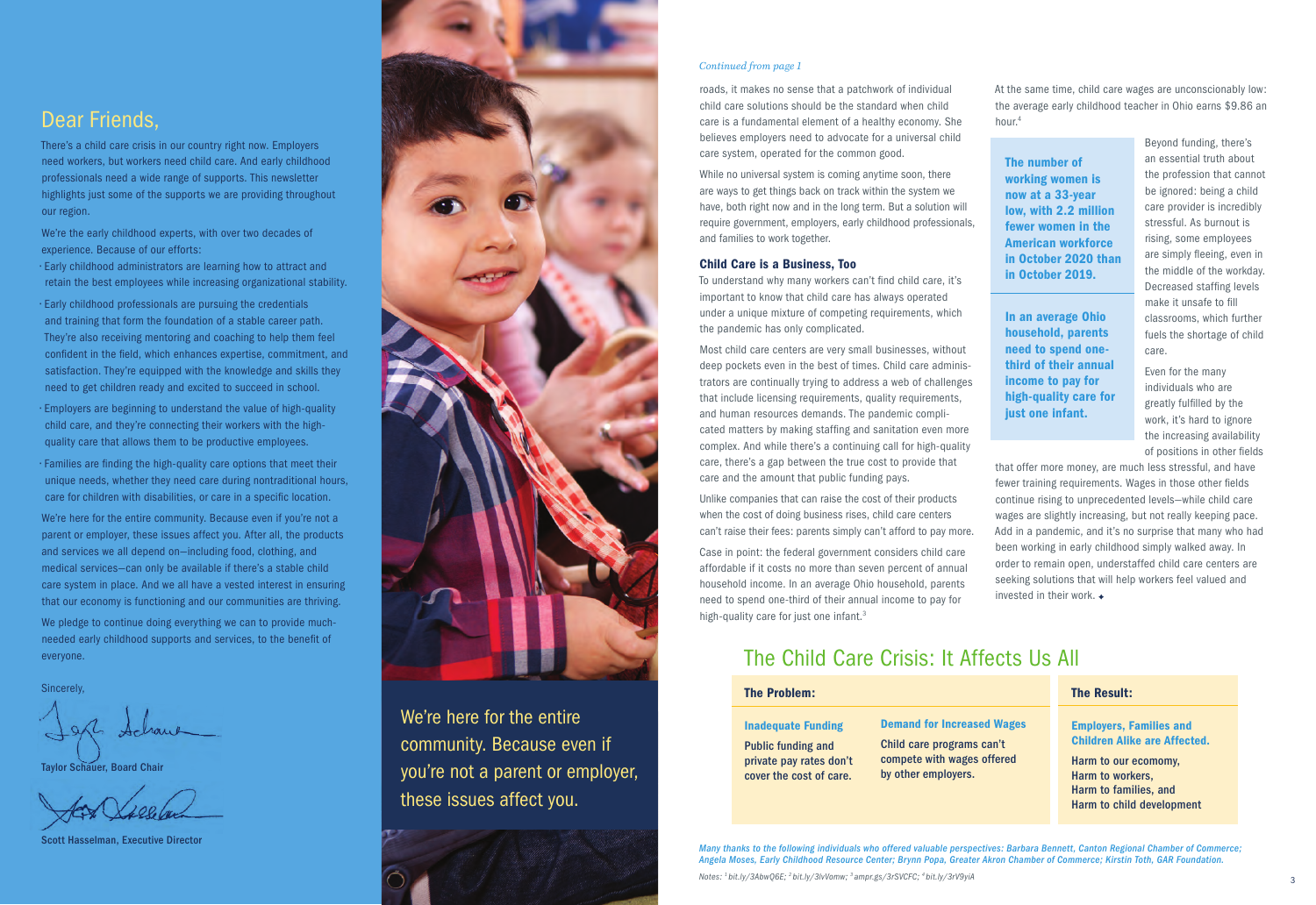To stabilize "the workforce behind the workforce," two Early Childhood Resource Center programs are helping child care administrators learn to attract and retain good workers while strengthening their financial practices.

Through the Workforce Retention and **Financial Viability Project, administrators** from 11 Stark County child care programs are receiving individual coaching, networking opportunities, and virtual professional development delivered by national experts on marketing, finance, and staff retention. The project is funded by the Sisters of Charity Foundation of Canton.

Lyndsay Gatto is the regional child care director at the YMCA of Central Stark County. She's participating along with Executive Director Heidi Wilson. Lyndsay says the project has helped the YMCA retain good employees

by offering lots of supports that keep them engaged and invested in the workplace as well as the work. Those supports begin the moment the employee comes on board, continue with frequent check-ins to make sure the employee has everything she needs to succeed, and are deepened by the use of creative engagement techniques. And when an employee does leave, now an exit interview is conducted to learn more about what might keep employees invested in staying put.

# **Helping Administrators Recruit** EQUAL PARTNERS and Retain Good Workers

Ryan Johanning is the executive director of Campus Preschool and Child Care Center in North Canton. Participating in the project helped him fine-tune his policies. While the Center had prioritized its responsiveness to families, excessive responsiveness was threatening sustainability. Tuition has now increased, and families are now asked to pay tuition for all days their children are scheduled

At the YMCA, the newly implemented staff engagement activities have been more creative than expensive, and they've been wildly successful. One example is the recent *Lucky Ducks* promotion, which engaged employees both in person and on social media to reinforce a sense of belonging.

> Kim Garra is the director of the Mandel Early Childhood Education Center in Akron. Participating helped her deepen employee engagement. She says, "I've learned how to change the culture for my staff from this project, and as a result, I have instituted more staff involvement and input in the decision making and policy/procedures updates in my program."  $\rightarrow$

# Lucky Ducks!

As Y Childcare Staff, we are a lot like ducks — we remain calm, cool, and collected while paddling like crazy underneath! We certainly do our best to keep our ducks in a row!

You have received a duck to remind you to keep paddling, even when the waters are rough!



Your lucky duck has a number on the bottom. Keep an eye on our staff Facebook page, as we will be randomly drawing lucky numbers! If your lucky number is drawn, share a selfie with your lucky duck and you will win a prize!

# Thank you for keeping us afloat!

4











to attend. While there was some initial pushback from parents, aligning scheduling and tuition policies with those of other local providers has stabilized finances. Ryan also now has a five-year plan in place containing both short-term and longer-term goals.

### The Administrative Leadership Project

is being offered for 22 child care center administrators throughout our sixcounty service area. The goal is to help administrators assess their center's financial viability; recruit, retain, and engage high-quality staff; and strengthen their leadership and supervision skills. Participants are receiving training from a national expert through the McCormick Center for Early Childhood Leadership, as well as individualized coaching from the Early Childhood Resource Center. This project is funded by the Ohio Department of Job and Family Services.

Michelle Frease is the director of St. Rose Sunny Days Childcare Center in Girard. She found the networking aspect of the project very valuable. As Michelle tells it, "the admin project has helped me to make connections with other center directors with the same dedication and commitment I have for the field of early childhood. The Director's Tool Box workshop (offered as part of the project) is a fabulous addition to our professional development portfolio."

A beautiful sunny evening with a slight breeze greeted the 140 people who attended our Fall Friendships fundraising event on Tuesday September 14 at Gervasi Winery's Outdoor Pavilion.

Guests mingled during the cocktail hour and then feasted on roasted Atlantic salmon and chicken piccata, which perfectly complemented their Gervasi wines. Sara and Jon performed, overlooking the beautiful lake.

We thank all who attended, all who gave wine bottles, and all who sponsored a SPROUT backpack for the children who will be attending kindergarten. Here are a few images of our friends enjoying the perfect evening.

# THANK YOU TO OUR SPONSORS!

# PNC Foundation Deuble Foundation

Belden Brick Company Charitable Trust Fund GBS Year of Giving Inititative GAR Foundation Incept Corporation

415 Group Beese Fulmer Private Wealth Management Paramount Advantage Kevin & Chrissy Rice— Rice Landscapes Redefined Schauer Group Sisters of Charity of St. Augustine Stark State College

Cleveland Clinic Mercy Hospital Huntington Bank Roger & Sally Read George W. Seanor Tom & Sandy Turner David & Kirstin Toth

Canton Professional Educators' Association Derek & Emily Gordon Erin Jeffries Mandy Keller Amanda Kendle Ed & Louise Mahoney Gail Moore Ronald & Wanda Young

 *fall friendships*